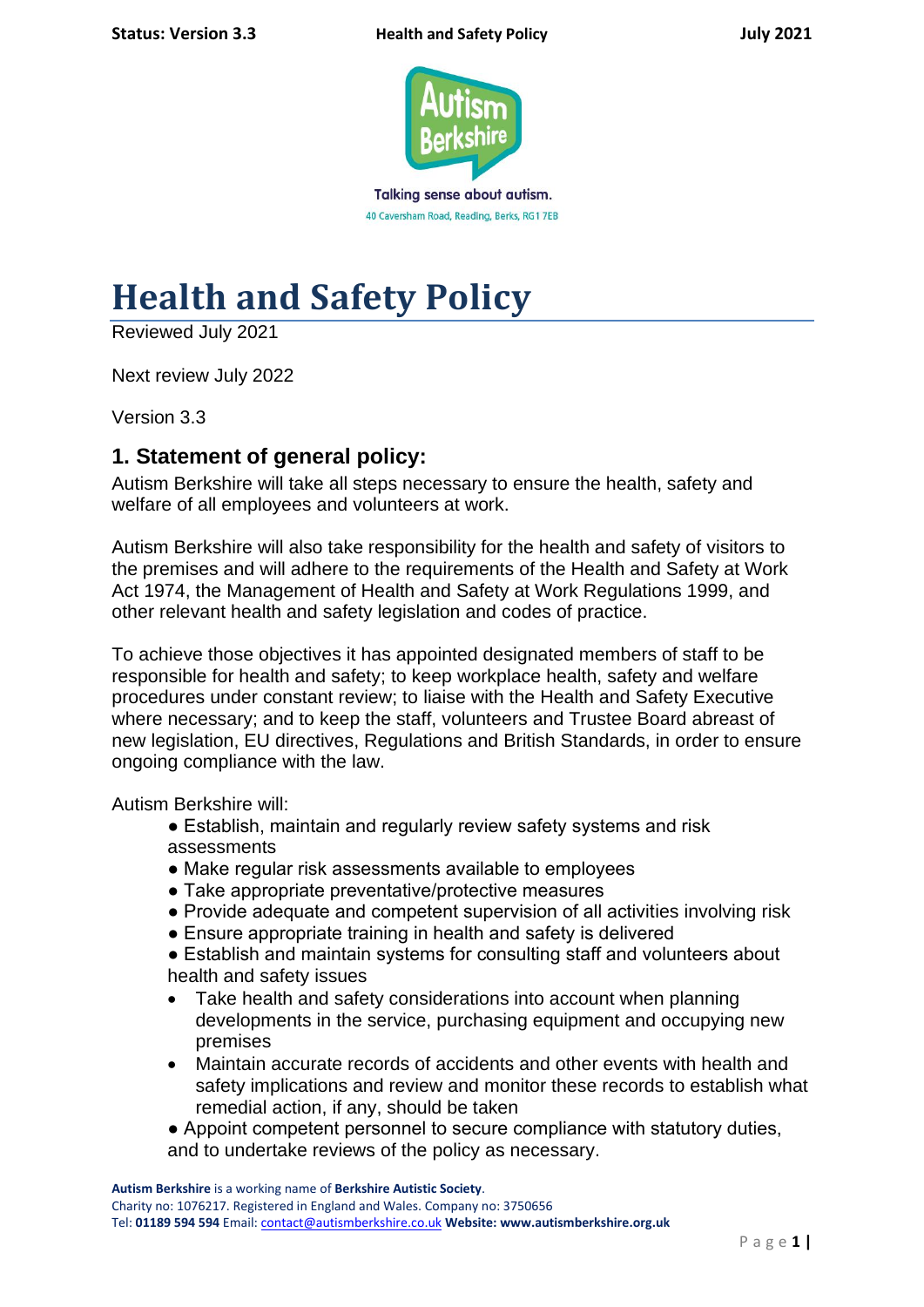# **2. Organisation**

# **2.1 Autism Berkshire's Trustee Board**

The Board has overall responsibility for health and safety in its premises, and for ensuring that legal responsibilities are fulfilled, that policy objectives are achieved and that effective machinery is in place for the achievement of policies concerned with health, safety, welfare and environmental protection. The Board is also responsible for ensuring that procedures and systems are agreed and implemented. To these ends the Board will ensure the allocation of the resources necessary to maintain sound and efficient health and safety arrangements.

## **2.2 Chief Executive Officer**

The CEO is responsible for the effective implementation of procedures and systems including monitoring, prevention of hazards and taking remedial action in his area of responsibility. The CEO will ensure that all staff and volunteers are informed about safety issues and that there are adequate signs about hazards and emergency procedures. The CEO will bring the Health and Safety policy and all associated procedures to the attention of all staff and volunteers.

## **2.3 Competent Person**

The Trustee Board shall appoint a competent person to assist in undertaking the measures required to comply with the requirements and prohibitions imposed by the relevant statutory provisions and any further government guidance in relation to the public health emergency caused by Covid-19

A person shall be regarded as competent when he/she has sufficient training or knowledge to enable him/her to assist in this task.

The following individuals have been designated competent person for the responsibilities shown:

Health & Safety Officer, the CEO Deputy Health & Safety Officer, Family Support Lead First Aiders, CEO, Family Support Lead Fire Wardens, the CEO, selected staff, one present at in person actvities

### **2.4 Employees and volunteers**

All employees and volunteers will ensure that:

- They are fully conversant with this safety policy.
	- They comply with this policy.
	- They co-operate with supervisors or managers on health and safety matters.

• They take care of their own health and safety and of others who may be affected by their acts or omissions.

• They report all accidents, near misses and dangerous occurrences immediately to their manager, including any breaches of social distancing advice in relation to the public health emergency clause by Covid-19

● They are fully conversant with all fire procedures applicable to the area in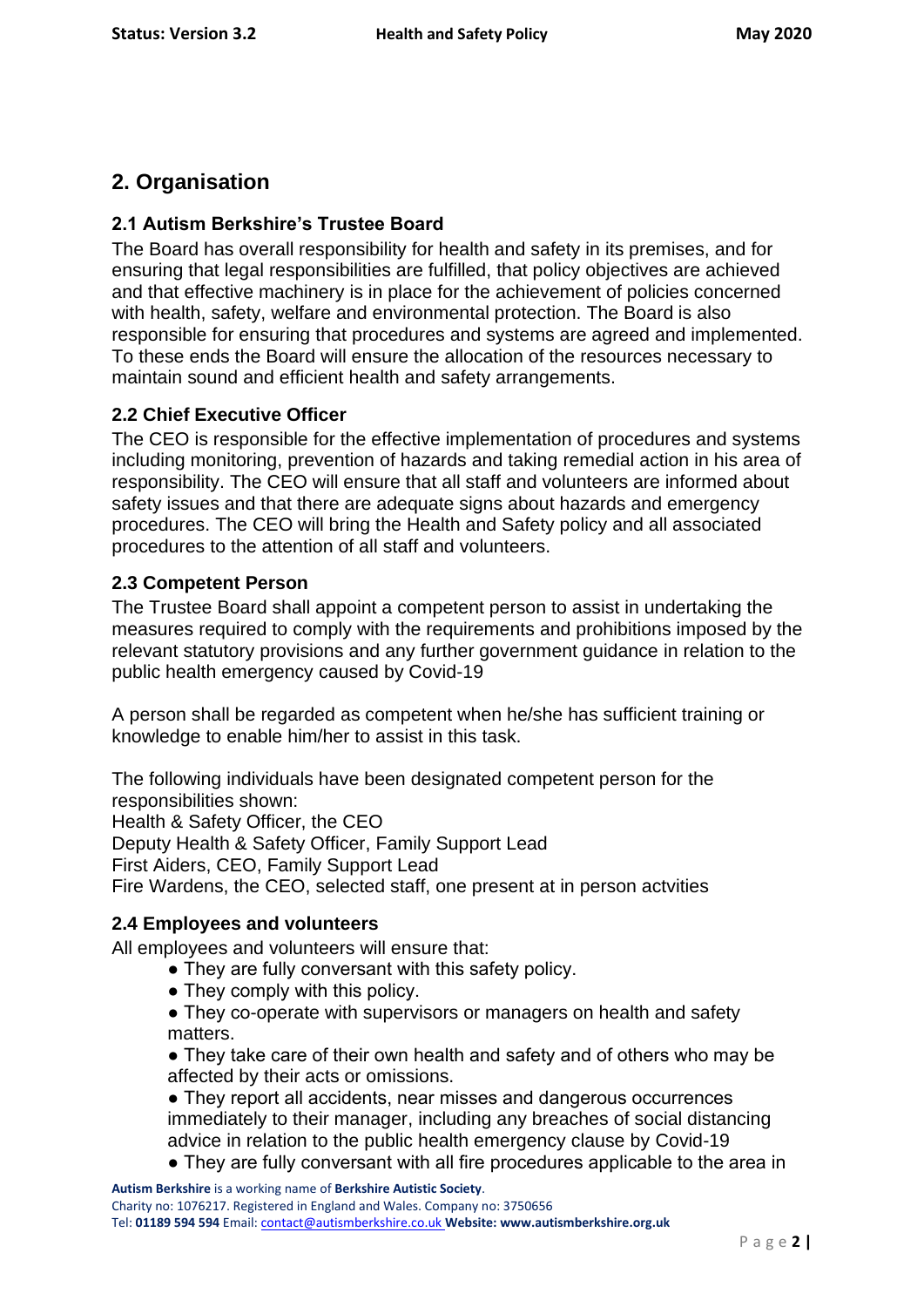which they are working.

• If they identify any condition which in their opinion is hazardous, they will report the situation to the manager.

# **3. Arrangements**

# **3.1 Risk assessments**

The CEO will ensure that all premises and activities subject to risk assessment are assessed in accordance with the relevant legislation. Assessments will be regularly reviewed and repeated whenever any of the following factors occur:

- Change in legislation of government guidelines
- Change of premises
- Significant change in work carried out
- Transfer to new technology
- Original assessment is no longer

valid.

Assessments will be recorded and records maintained by the Health and Safety officer/competent person. The findings of risk assessments will be reported to the CEO who will approve action to remove or control risks.

# **3.2 Reporting and investigating of accidents and dangerous occurrences**

• All accidents, dangerous occurrences and near misses will be reported immediately to their manager as soon as possible after the event

• All accidents, near misses and dangerous occurrences will be investigated within 24 hours by the manager, and he is also responsible for acting on investigation findings to prevent a recurrence.

### **3.3 First Aiders**

First Aiders will be appointed for the premises in accordance with the Health and Safety (First Aid) Regulations 1981.

● First Aiders will be responsible for taking prompt action following any accident, whether involving a member of staff, volunteer or a member of the public.

• All accidents, no matter how minor, will be reported on the correct accident report form and entered in the accident file.

### **3.4 Emergency procedures – fire and evacuation**

The CEO is responsible for fire risk assessment.

Escape routes are checked by the Fire Wardens.

Fire extinguishers are maintained and checked by an outside organisation.

Alarms are tested by Fire Wardens every week.

Emergency evacuation (fire drill) is tested every six months.

### **3.5 Safe plant and equipment**

The Health and Safety representatives are responsible for identifying all equipment/plant needing maintenance and will be responsible for drawing up effective maintenance procedures. The manager is responsible for ensuring that all identified maintenance is implemented.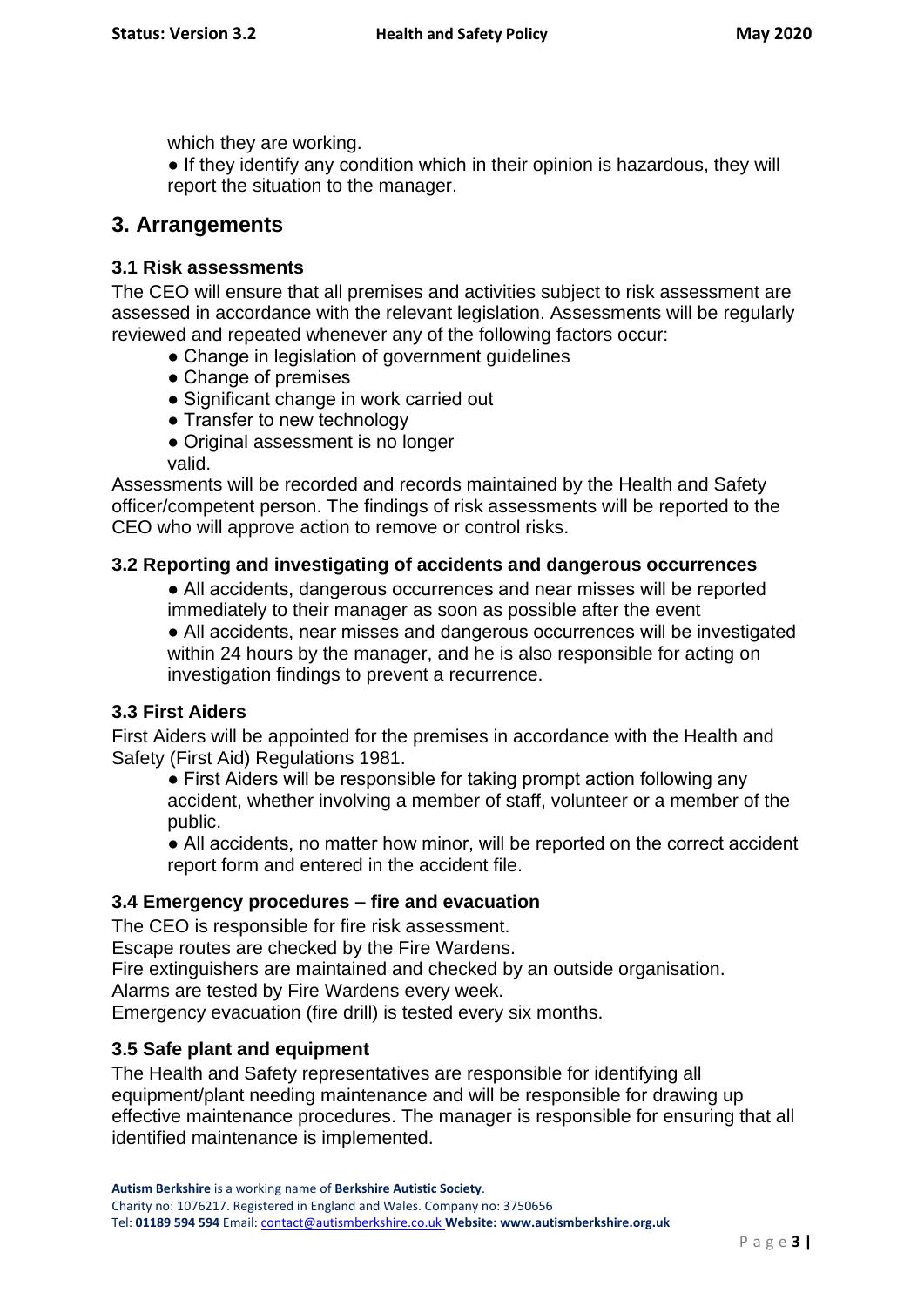## **3.6 Safe handling and use of substances**

The Health and Safety representatives will be responsible for identifying substances which need a COSHH (Control of Substances Hazardous to Health) assessment and to undertake COSHH assessments. The CEO will be responsible for ensuring that all actions identified in the assessments are implemented and will inform relevant employees about the COSHH assessments.

Health and Safety representatives will also check that new substances can be used safely before they are purchased. This applies in particular to cleaning materials.

COSHH assessments will be regularly reviewed by the Health and Safety representatives.

## **3.7 Training**

To comply with the general duty to provide such information, instruction, training and supervision as are necessary to ensure, so far as reasonably practicable, the health, welfare and safety of staff and volunteers, health and safety training will be provided as follows:

- At inductions
- On transfer to work at other premises
- On the introduction of new technology
- When changes are made to systems of work
- When training needs are identified during risk assessments Repeat training will be provided at regular intervals. Managers at all levels will

be included in the health and safety training programme. Records will be maintained of all health and safety training.

## **3.8 Planning and control**

The Trustee Board will make, and implement, any appropriate arrangements for the effective planning, organisation, control, monitoring and review of any preventative or protective measures identified as a result of risk.

# **4. Consultation with staff**

Consultation with employees is provided by regularly reviewing health and safety as a standing item on staff meeting agendas.

# **5. Review**

This policy is to be reviewed annually by the CEO and a nominated Trustee. The policy will then be endorsed by the board and this action will be minuted.

Approved by the board July 2021.